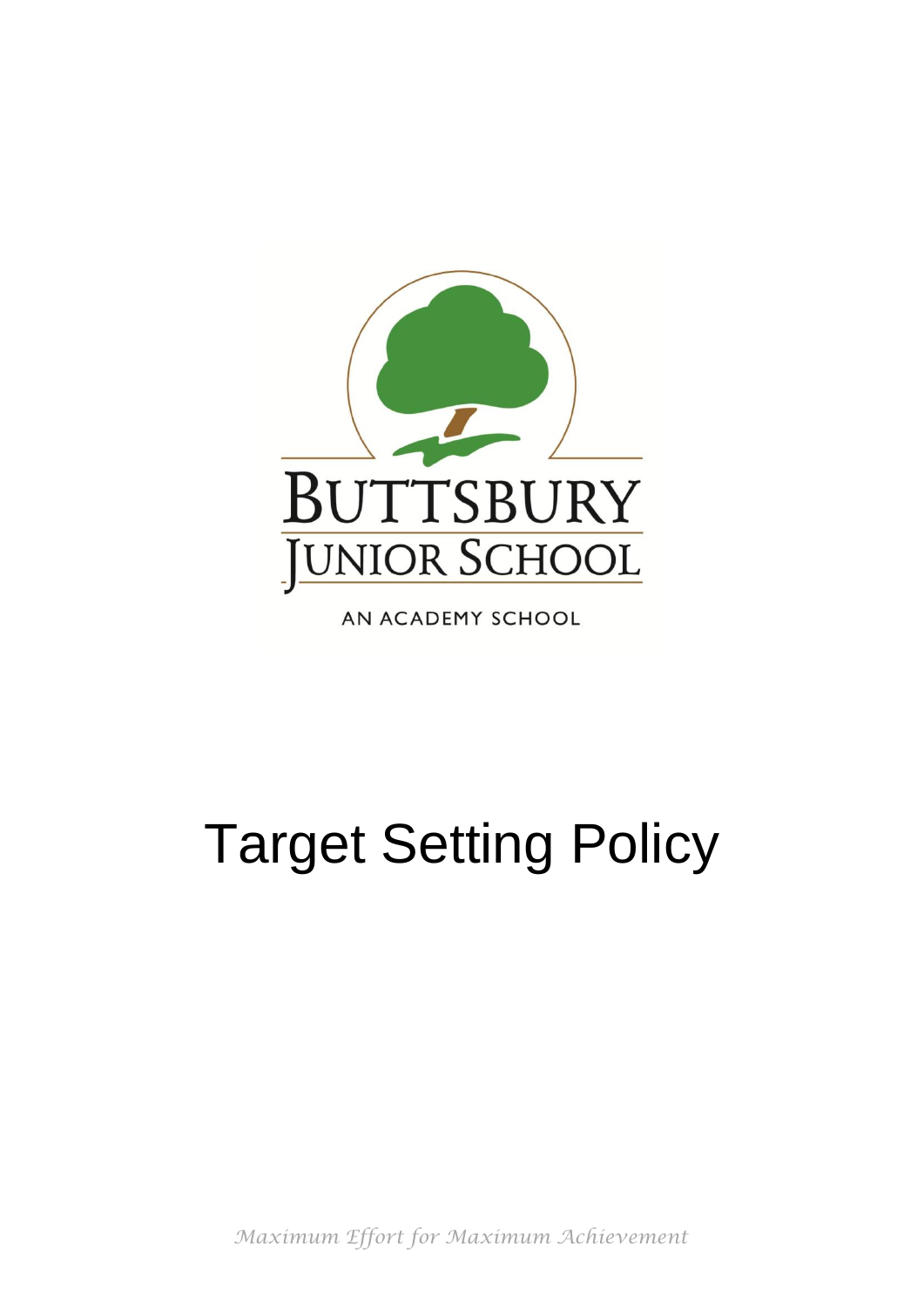

## **Rationale**

In our school we are committed to giving all our children every opportunity to achieve the highest of standards and make maximum progress. Target setting is the means by which we identify specific and measurable goals that help to improve both standards of attainment and progress.

## **Principles of the Policy**

- 1) To encourage the raising of standards and further improvements in the quality of both teaching and learning.
- 2) To obtain detailed knowledge of children's progress and to use this information to enhance performance and maximise potential.
- 3) To encourage a climate of regular review of children's progress.
- 4) To encourage a challenging approach to learning within the school.
- 5) To encourage regular consideration of the strategies used in teaching and learning by staff and children.
- 6) To establish sound management systems to support improvement.

## **Types of Target that will be set:**

#### 1. *Individual Targets*

Assessment of children's learning will be used to identify suitable individual targets in reading and writing. These targets will be discussed with the children and link directly to the next steps individuals will need to make in order to make progress. These targets are set regularly and are shared with the child. The children have their targets visibly accessible to them in their books when working and they are clearly indicated with a red T. The children indicate that they have achieved a target with a T in the margin of their work and the teacher agrees the achievement by ticking and initialling the T. Targets in maths are set weekly for the whole maths set and relate to the units of work taught that week. They are reviewed on Fridays; the children indicate that they have achieved a target with a green T by the Can I and the teacher agrees by ticking the green T and writing a purple T at the bottom of the page. Any child who does not meet the targets has an individual maths target set in the back of their book which is worked on and reviewed by the teacher. For further details, please refer to the school's Marking and Feedback policy.

## 2. *'Even Better If' (EBI) Targets and 'Now Try This' (NTT)*

When teachers mark children's work, they may make an EBI comment or NTT in Maths. This is most commonly seen in the marking of literacy, maths and science. The EBI comment is a target relating to that particular piece of work. Where appropriate, this will become a target for the child. The children will be given time at the start of the next lesson to go back and complete this target. When teachers mark children's work in maths, they set an additional target through a 'Now Try This' task which children are given time to respond to before moving on with their learning.

#### 3. *Class/Set Targets*

It is important that the performance of each cohort is monitored in terms of progress so that strategies for teaching/learning can be adapted. In addition, in order to ensure that a challenging environment is provided, targets are set annually in reading, writing and maths. The following data will be considered when setting targets:

- a) KS1 SATs results,
- b) Teacher Assessment Levels and Internal Test Results,
- c) National Curriculum Level descriptors